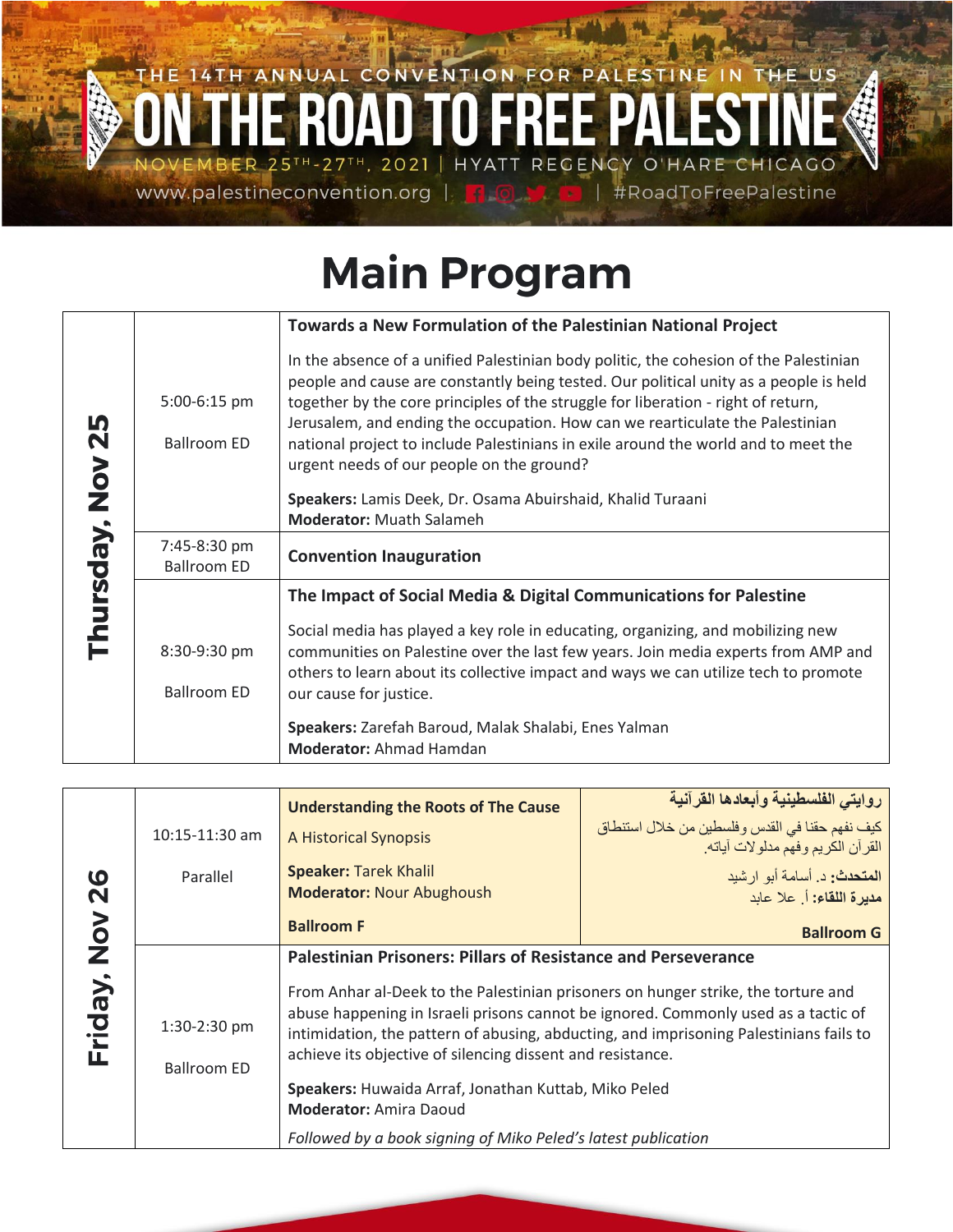## THE 14TH ANNUAL CONVENTION FOR PALESTINE IN THE US OVEMBER 25TH-27TH, 2021 | HYATT REGENCY O'HARE CHICAGO #RoadToFreePalestine

www.palestineconvention.org |

| 2:35-3:45 pm<br><b>Ballroom ED</b> | The Battle for Jerusalem<br>The resistance that took place earlier this year in Palestine and across Palestine took<br>the world by storm. Join Palestinians and supporters for insight on their experiences<br>and perspective on the violence they survived and fought.<br>Speakers: Mohamed Elkurd, Fahed Abu Akel, Khalid Turaani, Enes Yalman, Sh. Omar Suleiman<br><b>Moderator: Mariam Alkhatib</b>                                                                                                     |
|------------------------------------|----------------------------------------------------------------------------------------------------------------------------------------------------------------------------------------------------------------------------------------------------------------------------------------------------------------------------------------------------------------------------------------------------------------------------------------------------------------------------------------------------------------|
| 3:50-4:45 pm<br><b>Ballroom ED</b> | Lobbying for Palestine in the US: Realities and Prospects<br>Did you take part in this year's Palestine Advocacy Days? Join AMP's Advocacy<br>Director and other experts for insight on Palestinians' long-term lobbying objectives.<br>Speakers: Ayah Ziyadeh, Huwaida Arraf, Raed Jarrar<br><b>Moderator: Tessneem Abdallah</b>                                                                                                                                                                              |
| 6:30-7:30 pm<br><b>Ballroom ED</b> | <b>Palestine Solidarity in Chicago and Beyond</b><br>BDS campaigns, lobbying efforts, mass mobilizations and cultural events - The work<br>for Palestine in America is broad and effective in bringing attention and power to the<br>Palestinian narrative. Solidarity groups across the Chicagoland area and nationally<br>have played an instrumental role in this endeavor.<br>Speakers: Taher Herzallah, Ahmad Abuznaid, Jennifer Bing, Lesley Williams, Arshia Ali Khan<br><b>Moderator: Nida Sahouri</b> |
| 7:35-8:35 pm<br><b>Ballroom ED</b> | Palestine in the US: What's Behind the New Dynamics?<br>Remember when Palestinian rights were a blasphemous topic in US government and<br>media? No more. Join us to discuss the small but important developments in<br>American discourse on Palestine and their prospects.<br>Speakers: Ahmad Abuznaid, Dr. Osama Abuirshaid, Linda Sarsour<br><b>Moderator: Deena Kishawi</b>                                                                                                                               |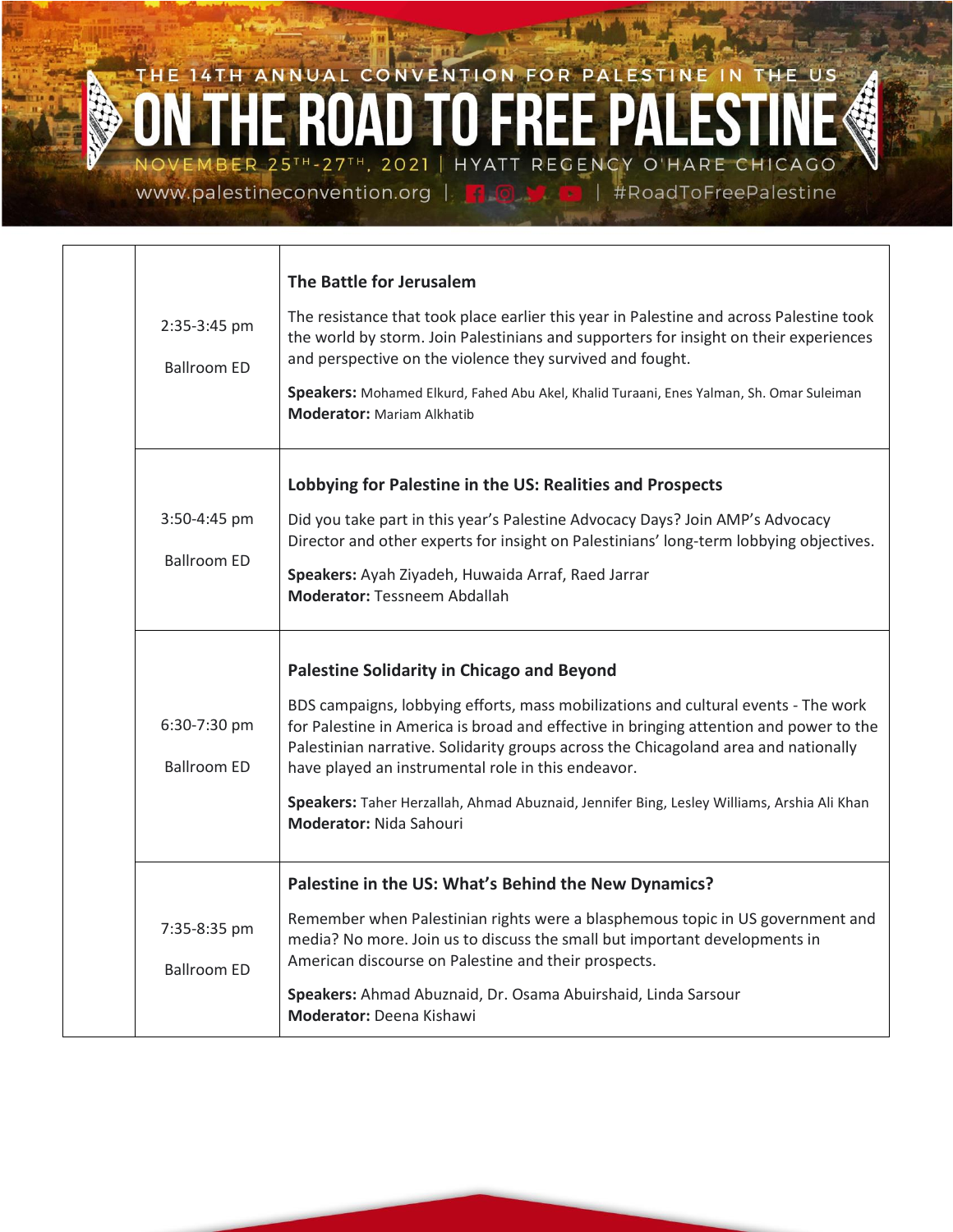

| 8:40-9:40 pm<br><b>Ballroom ED</b>  | Anti-Semitism and Anti-Terrorism: Zionist Tools of Repression<br>Israel's war crimes, its blatant abuses of Palestinian rights, and its flagrant<br>contravention of international law, conventions and norms can no longer be<br>concealed or justified. Israel realizes that it's exposed and is attempting to crush any<br>effort to be held accountable for its abuses and occupation. With the recent<br>designation of the six Palestinian civil society organizations, Israeli anti-terrorism and<br>anti-semitism laws are at best used as a distraction and at worst to criminalize,<br>prosecute and justify the killing of Palestinians.<br>Speakers: Jonathan Kuttab, Miko Peled, Lamis Deek<br><b>Moderator: Sana Wazwaz</b><br>Followed by a book signing of Miko Peled's latest publication |
|-------------------------------------|------------------------------------------------------------------------------------------------------------------------------------------------------------------------------------------------------------------------------------------------------------------------------------------------------------------------------------------------------------------------------------------------------------------------------------------------------------------------------------------------------------------------------------------------------------------------------------------------------------------------------------------------------------------------------------------------------------------------------------------------------------------------------------------------------------|
| 9:50-11:00 pm<br><b>Ballroom ED</b> | Gaza's De-development and Resistance: An Inside Look<br>Gaza is the beating, bleeding heart of Palestine. Join Gazans in conversation on their<br>motherland and the intricacies of her resistance. Watch the award-winning film<br>"Angel of Gaza" and meet the filmmaker and activist Ahmad Mansour along with a<br>panel to discuss the film.<br><b>ملاك غزة:</b> فيلم قصير يحكي معاناة عائلة غزية، يتبعه نقاش مع صانع الفيلم أ <sub>.</sub> أحمد منصور ، طاهر حرزالله،<br>وز ريفة بار و د<br>Speakers: Ahmad Mansour, Taher Herzallah, Zarefah Baroud<br><b>Moderator:</b> Alaa Abusamaan                                                                                                                                                                                                              |

| <b>Z7</b>                     |                             | <b>Workshop: Building Financial Might &amp;</b><br><b>Discipline</b>                                                                                                                                                                                                                                 | القدس وحملات التهويد                                                                                                                                                                                      |
|-------------------------------|-----------------------------|------------------------------------------------------------------------------------------------------------------------------------------------------------------------------------------------------------------------------------------------------------------------------------------------------|-----------------------------------------------------------------------------------------------------------------------------------------------------------------------------------------------------------|
| $rac{5}{2}$<br>rday,<br>Satur | 10:15 -11:15 am<br>Parallel | Come listen to one of America's leading<br>Palestinian entrepreneurs discuss best<br>practices, how to develop strong financial<br>acumen and how philanthropic giving is<br>important to wealth management.<br><b>Speaker: Mohamad Abbasi</b><br><b>Moderator: Sayel Kayed</b><br><b>Ballroom F</b> | ما الذي يحصل في أحياء القدس كحي الشيخ جراح<br>وسلوان؟ هل يتعرض الأقصى للتقسيم الزماني<br>و المكانے ؟<br>  ا <b>لمتحدث:</b> أ. خالد التر عاني<br>  <b>مديرة اللقاء:</b> أ. سناء داوود<br><b>Ballroom G</b> |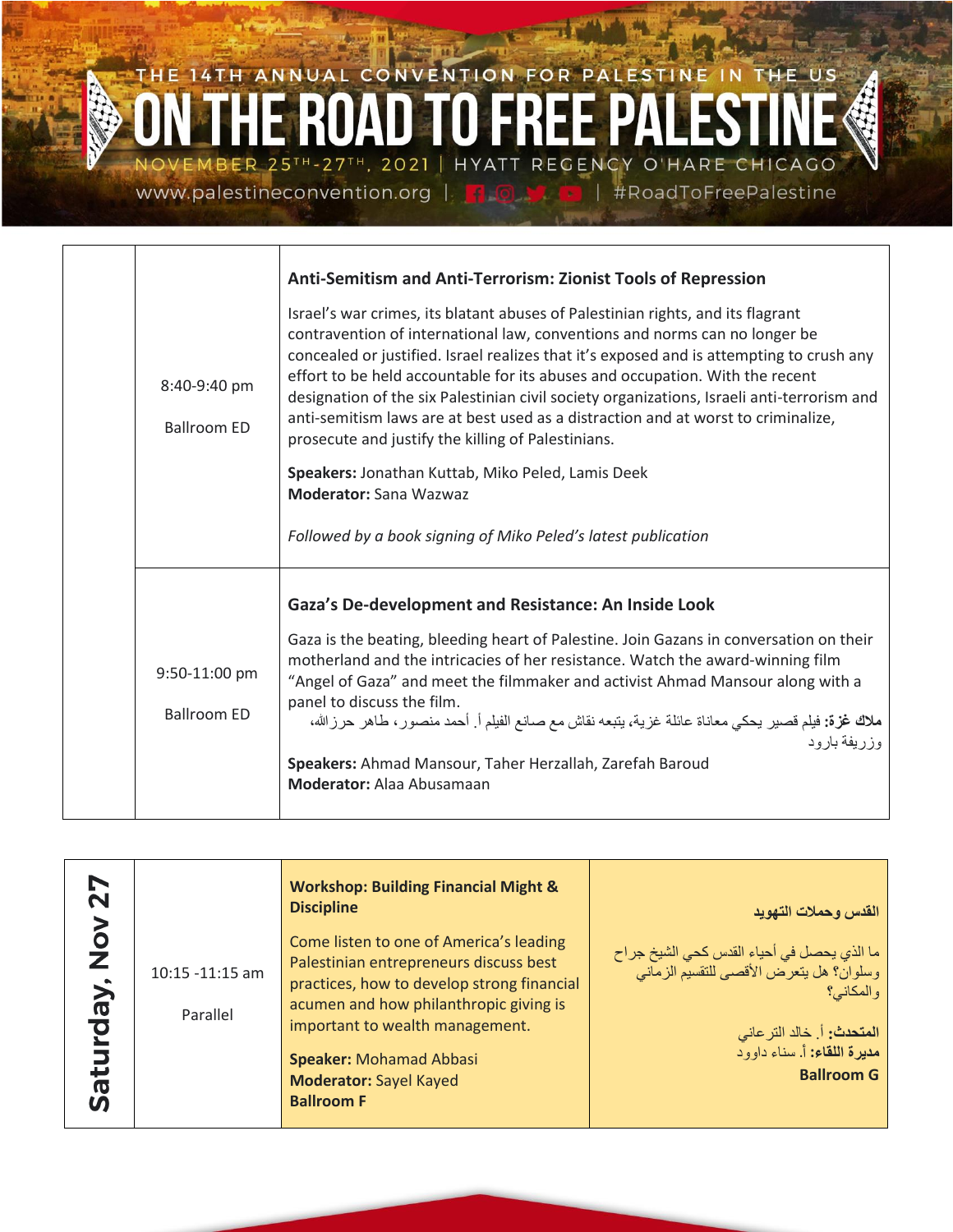## THE 14TH ANNUAL CONVENTION FOR PALESTINE IN THE US VEMBER 25TH-27TH, 2021 | HYATT REGENCY O'HARE CHICAGO www.palestineconvention.org | F | #RoadToFreePalestine

|                                                                                                                                                                                                                                                                                                                                                                                                                                                                                                                                                                | 2:15-3:05 pm<br>Parallel           | <b>Covid-19 in Falasteen</b><br>COVID-19 has taken the lives of almost 5<br>million people worldwide. Those in<br>compromised situations, like Palestinians<br>living under apartheid, ethnic cleansing,<br>and massacre, are especially affected.<br>Israel is weaponizing the vaccines. Join<br>health professionals in discussing COVID-<br>19 in Palestine.<br>Speakers: Dr. Yousef Khelfah, Dr. Zaher Sahloul<br>Moderator: Dr. Duhah Hamayel<br><b>Ballroom F</b> | الأقصى: المسرى والأمانة والبوصلة<br>يكتسب المسجد الأقصبي المبار ك أهمية خاصبة لدى<br>المسلمين، فهو أولى القبلتين وثاني المسجدين وثالث<br>الحر مين. خصه الله تعالى بالبركة بنص القرآن<br>الكريم. هو مهد الرسالات ومهبط الوحي ومسرى<br>الرسول ومعراجه إلى السماء. ظل يوحد جهود<br>المسلمين ويصوب بوصلتهم على الدوام.<br>ا <b>لمتحدثون:</b> زياد حمدان، عبد الحليم بدر ، حسن عل <i>ى</i><br>مدير الجلسة: عبد الله الر اشد<br><b>Ballroom G</b> |
|----------------------------------------------------------------------------------------------------------------------------------------------------------------------------------------------------------------------------------------------------------------------------------------------------------------------------------------------------------------------------------------------------------------------------------------------------------------------------------------------------------------------------------------------------------------|------------------------------------|-------------------------------------------------------------------------------------------------------------------------------------------------------------------------------------------------------------------------------------------------------------------------------------------------------------------------------------------------------------------------------------------------------------------------------------------------------------------------|---------------------------------------------------------------------------------------------------------------------------------------------------------------------------------------------------------------------------------------------------------------------------------------------------------------------------------------------------------------------------------------------------------------------------------------------|
| Islamophobia & the Israeli Lobby: Hidden Links & Shared Agendas<br>Just as the dehumanization of Muslims was politically motivated to support<br>American endeavors abroad, the dehumanization of Palestinians is essential in<br>3:10-4:00 pm<br>preserving ironclad support for Israel. Learn more about the relationships between<br>Zionist groups, the islamophobia industry and their continued fueling of anti-<br><b>Ballroom ED</b><br>Palestinian and anti-Muslim hate.<br>Speakers: Nihad Awad, Othman Ata, Zahra Billoo<br>Moderator: Munjed Ahmad |                                    |                                                                                                                                                                                                                                                                                                                                                                                                                                                                         |                                                                                                                                                                                                                                                                                                                                                                                                                                             |
|                                                                                                                                                                                                                                                                                                                                                                                                                                                                                                                                                                | 4:05-4:55 pm<br><b>Ballroom ED</b> | 16 Years of Boycott, Divestment & Sanctions: The Movement that Changed<br>the Game<br>This year has consisted of many wins for the BDS movement. Join us in celebrating<br>and acknowledging the grassroots advocacy, initiative, and risk that went into this<br>work and the future of BDS work in the U.S.<br>Speakers: Paula Rodrick, Rebekah Levin<br><b>Moderator: Mohamad Habehh</b>                                                                             |                                                                                                                                                                                                                                                                                                                                                                                                                                             |